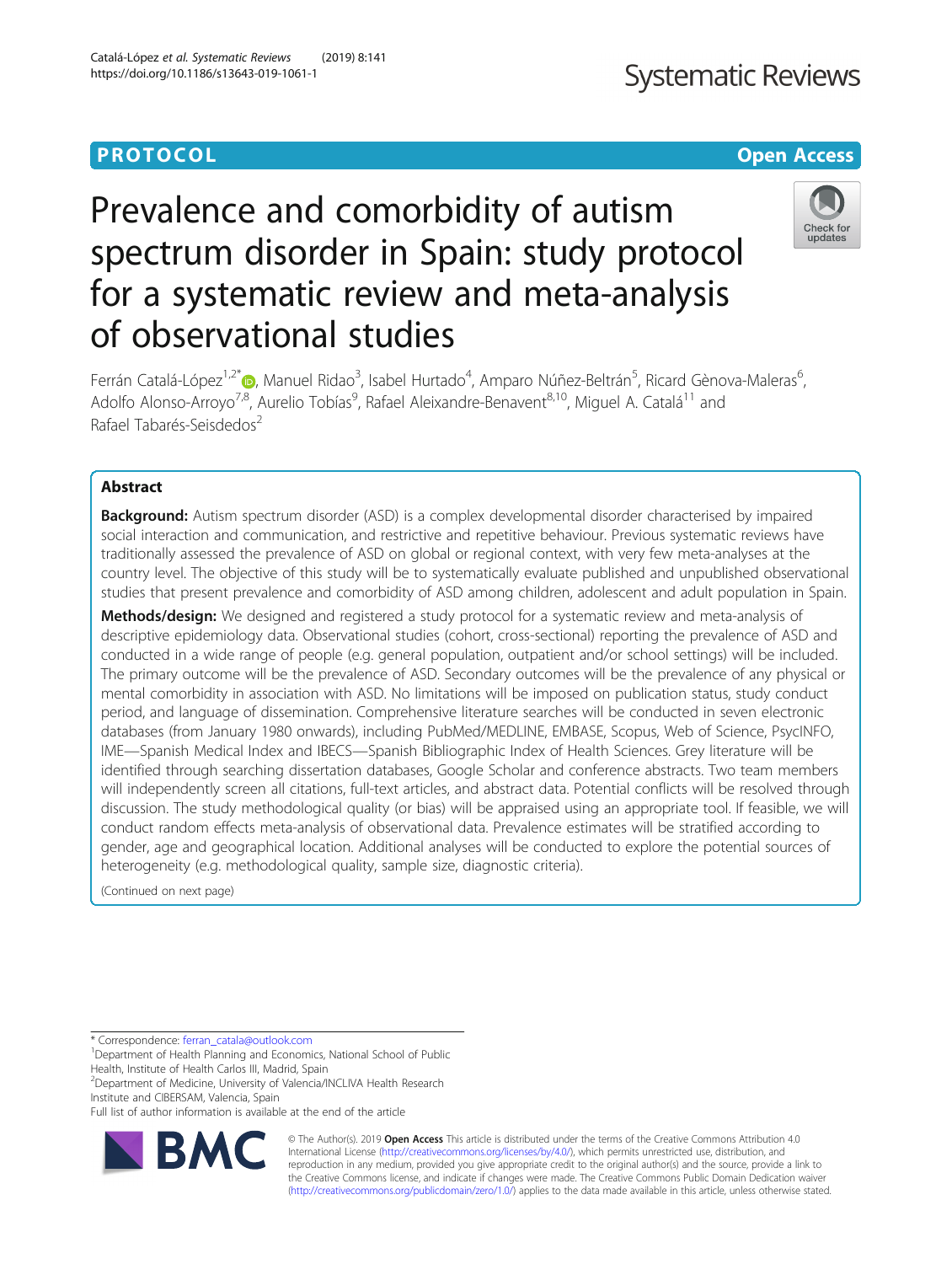# (Continued from previous page)

Discussion: This systematic review and meta-analysis of observational data will identify, evaluate and integrate the epidemiological knowledge underlying the prevalence of ASD in Spain. The results of this study will be of interest to multiple audiences including patients, their families, caregivers, healthcare professional, scientists and policy makers. Results will be published in a peer-reviewed journal. Implications for future epidemiological research will be discussed.

# Systematic review registration: PROSPERO [CRD42018090372](http://www.crd.york.ac.uk/PROSPERO/display_record.php?ID=CRD42018090372)

Keywords: Autism spectrum disorder, Comorbidity, Epidemiological study, Meta-analysis, Prevalence, Spain, Systematic review

# Background

Autism spectrum disorder (ASD) is a complex developmental disorder characterised by early-onset deficits in social communication and reciprocal interactions as well as the presence of restricted, stereotypical behaviour  $[1 [1 [1-$ [4\]](#page-5-0). ASD presents a set of behavioural problems that may produce functional impairment in social, school, or work performance and in the everyday activities of patients and their families [[1,](#page-5-0) [2](#page-5-0), [5,](#page-5-0) [6](#page-5-0)]. Pathogenesis of the disorder is not completely understood, but there may be many different causes that make a child more likely to have an ASD, including genetic predisposition, environmental and psychosocial factors [\[1](#page-5-0)–[4\]](#page-5-0).

The prevalence of ASD is now considered to be around 1% in many countries and regions worldwide  $[7-11]$  $[7-11]$  $[7-11]$ , although estimates of 2% have been suggested in some published reports [\[7](#page-5-0), [12\]](#page-5-0). Similar prevalence estimates have been reported in adults [[13](#page-5-0), [14\]](#page-5-0). ASD seems to affect more male than female individuals [[15](#page-5-0)], and comorbidity is common (e.g. more than 50% may present concurrent physical or mental conditions) [\[1,](#page-5-0) [16](#page-5-0)–[21](#page-5-0)]. Most recent global burden of disease estimates revealed 62.2 million people with ASD around the world in 2016 [\[6](#page-5-0)].

Systematic reviews of epidemiological data (whether at a national, regional or global levels) are important in the description of the geographical distribution of health problems [\[22,](#page-5-0) [23](#page-5-0)]. Systematic reviews of epidemiological data can also identify gaps in knowledge and inform future health care planning and research agendas [[24](#page-5-0)]. Specifically, they can be useful to get more precise estimates of disease frequency, monitor trends and changes in disease burden over time, and contribute to the design of further studies (e.g. etiological and interventional studies). Previous systematic reviews and meta-analyses have traditionally assessed the prevalence of ASD on global or regional contexts [[7](#page-5-0), [8](#page-5-0), [25](#page-5-0)–[28\]](#page-5-0), with very few examples of descriptive epidemiology meta-analyses conducted at the country level (e.g. India, China, Hong Kong and Taiwan) [\[29](#page-5-0)–[31](#page-6-0)].

In recent years, several observational studies have been conducted in different geographical locations and population groups [[7\]](#page-5-0). According to recent epidemiological studies, in Spain, the prevalence of ASD would be 0.61% in children aged 18 months to 3 years in the Canary Islands [\[32](#page-6-0)], 0.85% in children aged 0–14 years in Galicia [[33\]](#page-6-0), 0.92% in children aged 18 months to 3 years in Castile-León [\[34\]](#page-6-0), and 2% in samples of children aged 3–6 years in Catalonia [[35\]](#page-6-0). To the best of our knowledge, no previous systematic reviews and meta-analyses have evaluated ASD prevalence data in Spain. Therefore, it would be relevant to identify, select, and critically appraise the relevant epidemiological literature on ASD and to collect and analyse data from studies through integrated and iterative approaches.

The objective of this study will be to systematically evaluate published and unpublished observational epidemiological studies that present prevalence and comorbidity of ASD among children, adolescent and adult population in a Southwestern European country: Spain.

# **Methods**

# Protocol

This study protocol is part of an ongoing evidence synthesis project on the descriptive epidemiology and surveillance of neurodevelopmental disorders [\[36](#page-6-0)]. The present protocol has been registered within the PROSPERO database (registration number CRD42018090372) and is being reported in accordance with the reporting guidance provided in the Preferred Reporting Items for Systematic Reviews and Meta-Analyses Protocols (PRISMA-P) statement [[37](#page-6-0), [38](#page-6-0)] (see checklist in Additional file [1](#page-4-0)).

# Information source and literature search

The primary source of literature will be a structured search of seven major electronic databases (from January 1980 onwards—considering the Diagnostic and Statistical Manual of Mental Disorders, Third Edition [DSM-III] was published in 1980): PubMed/MEDLINE, EMBASE, Scopus, Web of Science, PsycINFO, and also national databases including IME—Índice Médico Español [Spanish Medical Index] and IBECS–Índice Bibliográfico Español en Ciencias de la Salud [Spanish Bibliographic Index of Health Sciences]). The secondary source of potentially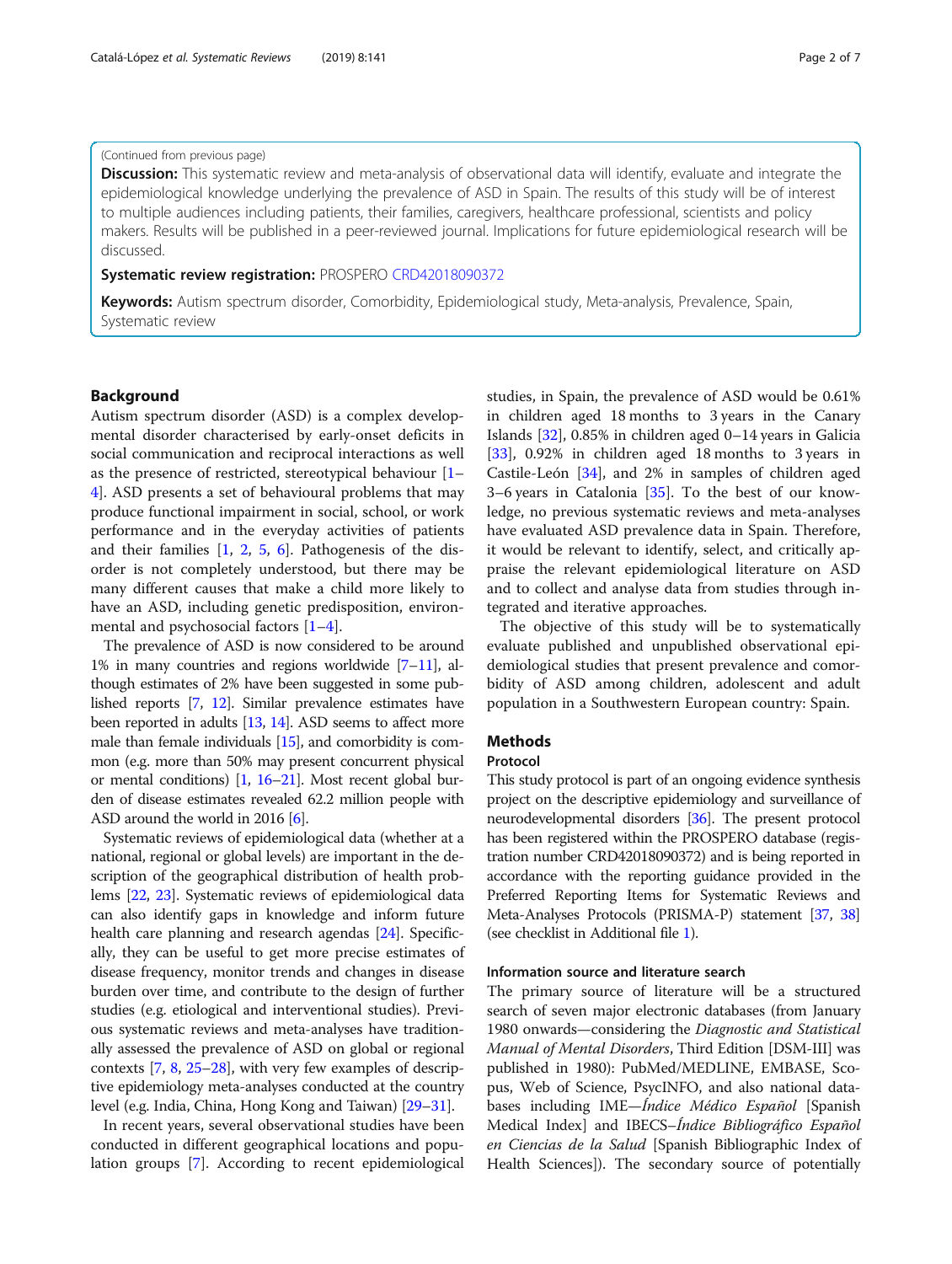relevant material will be a search of the grey or difficult to locate literature, including two dissertation databases (TESEO—Base de datos de Tesis Doctorales [Spanish Data Base of Doctoral Thesis Dissertations] and ProQuest Dissertations and Theses Database), Google Scholar and conference abstracts from selected national or local symposia on mental health, neurology and paediatrics. We will perform hand-searching of the reference lists of included studies, relevant reviews, national clinical practice guidelines or other relevant documents. Content experts and authors who are prolific in the field will be contacted. The literature searches will be designed and conducted by the review team which includes two experienced health information specialists. Our main literature search will be peer-reviewed by a senior health information specialist using the Peer Review of Electronic Search Strategies (PRESS) checklist [[39](#page-6-0)]. The search will include a broad range of terms and keywords related to autism, epidemiological studies and the geographical area 'Spain'. For the section of geographic area, the search will be based on a previously validated filter to minimise potential bias regarding the indexing of geographical items [[40](#page-6-0)]. This filter is constructed around three complementary approaches: (1) the term 'Spain' and its variants in various languages, (2) terms related mainly to region and province place names, and (3) acronyms for regional health services. A draft search strategy for PubMed/MEDLINE is provided in Additional file [2.](#page-4-0)

# Eligibility criteria

Studies will be selected according to the following criteria: participants, condition or outcome(s) of interest, study design and context.

- Participants (population): We will include studies involving children, adolescents and adult population (regardless of age or sex).
- Condition or outcome(s) of interest: The primary outcome will be the prevalence of ASD indicating the number of people that have the disorder divided by the population number at a given point in time. This is often presented as a (prevalence) proportion. In this study protocol, we use the term 'autism spectrum disorder' to refer to both autistic disorder (e.g. the 'classic' definition of autism) and 'other autism spectrum disorder combined' (e.g. Asperger's disorder; pervasive developmental disorders not otherwise specified, including atypical autism; Rett's disorder; and childhood disintegrative disorder) as recommended elsewhere [[7](#page-5-0)]. We will use authorreported definitions (according to accepted diagnostic criteria, such as the Diagnostic and Statistical Manual of Mental Disorders (DSM) or the International Classification of Diseases (ICD) criteria:

ICD-9: 299.00, 299.10, 299.80; ICD-10: F84). Secondary outcomes will be the prevalence of any comorbidity, indicating the existence of any distinct additional (physical or mental) condition in association with ASD (e.g. according to main DSM-IV or ICD-10 categories of diagnoses).

 Study design and context: Eligible studies will be observational studies (cohort, cross-sectional or health surveys) reporting prevalence data using validated or non-validated tools and conducted in a wide range of people in the Spanish general population, outpatient (including data from administrative databases and registries) and/or school settings. Cross-sectional studies will be the most appropriate study design to determine the prevalence of ASD. Cross-sectional health surveys are typically used to estimate the point prevalence of common conditions of long duration and are generally less frequently used for rare diseases such as ASD. For cohort studies, only the first phase (cross-sectional) data will be considered. We will exclude studies in hospital/inpatient clinical settings because they are likely to be highly selected resulting in inaccurate estimations of the 'true prevalence' of the disorder (selection bias).

No limitations will be imposed on publication status (unpublished studies will be eligible for inclusion), study conduct period, and language of publication.

# Screening and selection procedure

All articles identified from the literature search will be screened by two team members independently. First, titles and abstracts of articles returned from initial searches will be screened based on the eligibility criteria outlined above. Second, full texts will be examined in detail and screened for eligibility. Third, references of all considered articles will be hand-searched to identify any relevant report missed in the search strategy. Any disagreements will be resolved by discussion to meet a consensus, if necessary. A flow chart showing details of studies included and excluded at each stage of the study selection process will be provided [\[41\]](#page-6-0).

# Data collection

A data extraction form will be designed and used to extract equivalent information from each study report. Information of interest will include the following:

• Study characteristics: study design, year of publication, journal, year (or period) of study conduct, sample size, setting (community, school or outpatient), geographical location of study conduct: North (Galicia, Asturias, Cantabria, Aragon, Basque Country, Navarre, La Rioja), Mediterranean (Balearics, Catalonia, Valencia), Centre (Castile-La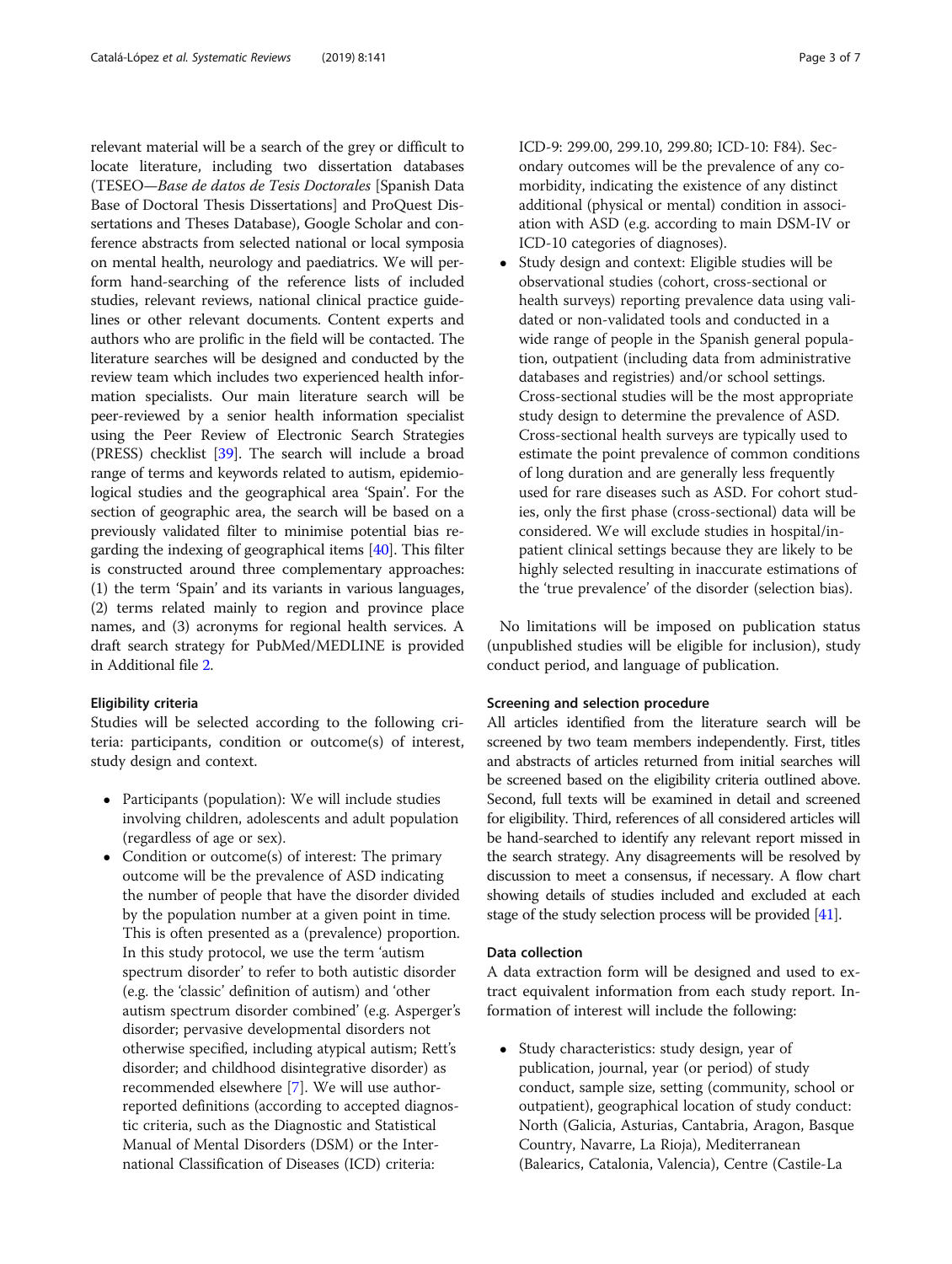Mancha, Castile-León, Madrid, Extremadura), and South-East (Andalusia, Murcia and Canary Islands); and other fields to capture data relevant to the assessment of study methodological quality (see risk of bias and methodological quality assessment subsection).

- Participant characteristics: population sampled, age (e.g. mean with standard deviation, range) and gender (e.g. percentage of female participants).
- Outcome results: definitions and assessment tools (e.g. DSM-III, DSM-IV, ICD-9, ICD-10, other), data collection method (e.g. self-complete, questionnaire, interview and examination, clinical records), prevalence estimates (e.g. number of subjects with the disorder, proportion and 95% confidence interval) and any prevalence estimates stratified by age, gender, severity or location. If outcome results (e.g. proportion and 95% confidence interval) are not directly provided and it is feasible, we will calculate them from the number of cases and sample size provided in each single study.

Data extraction forms will be piloted initially on a small number of included studies. Subsequently, each of the included studies will be abstracted by two team members, independently, and potential conflicts will be resolved through discussion. Authors of primary publications will be contacted for data clarifications or missing outcome data, as necessary.

# Risk of bias and methodological quality assessment

The risk of bias of primary observational studies will be evaluated using a methodological quality critical appraisal checklist proposed in the Joanna Briggs Institute (JBI) systematic review methods manual [\[42,](#page-6-0) [43](#page-6-0)]. This methodological quality checklist for observational studies reporting prevalence data considers: sample representativeness, recruitment appropriateness, sample size, description of subjects and setting, coverage of data analysis, ascertainment and measurement of the condition, thoroughness of reporting statistical analysis, and identification and accountability of potential confounding factors/subgroups (see Additional file [3\)](#page-4-0). We will provide a narrative summary of the risk of bias of the included studies, which will be supported by a table showing the results of the critical appraisal. Stars or points will be awarded for each quality item, and the highest quality studies will be awarded up to ten stars. Studies will be judged to be at low risk of bias ( $\geq$  7 points), moderate risk of bias (4–6 points) or high risk of bias (< 4 points). The risk of bias for each observational study will be independently assessed by two reviewers. Discrepant scores will be resolved by discussion and consensus.

# Methods for evidence synthesis

The data from each paper (e.g. study characteristics, context, participants, outcomes and findings) will be used to build evidence tables of an overall description of included studies. Crude prevalence estimates (number of cases/sample size) will be presented along with 95% confidence intervals.

If feasible and appropriate, prevalence data points from primary observational studies will be used to perform random effects meta-analyses. Since heterogeneity is expected a priori, we will estimate the pooled prevalence and its 95% confidence interval using the random effects model with logit transformation and back transformation as recommended elsewhere [[8,](#page-5-0) [22](#page-5-0)]. The random effects model assumes the study prevalence estimates follow a normal distribution, considering both within-study and betweenstudy variation. Forest plots will be used to visualise the extent of heterogeneity among studies. Prevalence estimates will be expressed as cases per 10,000 people [\[8](#page-5-0), [31\]](#page-6-0).

We will quantify statistical heterogeneity by estimating the variance between studies using  $I^2$  statistic [\[44](#page-6-0)]. The  $I^2$  is the proportion of variation in prevalence estimates that is due to genuine variation in prevalence rather than sampling (random) error.  $I^2$  ranges between 0% and 100% (with values of 0–25% and 75–100% taken to indicate low and considerable heterogeneity, respectively). We will also report Tau<sup>2</sup> [\[45](#page-6-0)] and Cochran Q test [[46](#page-6-0)] with a  $P$  value of  $< 0.05$  considered statistically significant (heterogeneity).

# Additional analyses

If sufficient studies are identified and data points are available, potential sources of heterogeneity will be investigated further by subgroup or meta-regression analyses according to baseline characteristics and methodological covariates. We plan to conduct analyses by gender (male vs female), age (e.g. children vs adolescent vs adult, midpoint of age range as continuous variable), severity (e.g. mild, moderate or severe), geographical location (e.g. North, Mediterranean, Centre and South-East), setting (e.g. community/school vs outpatient), sample size (e.g. < 1000, 1000–5000 or > 5000 participants), decade of publication (e.g. 1990, 2000 or 2010), study quality (e.g. low/ moderate vs high-risk of bias), autism definition (e.g. autistic disorder vs other autism disorders combined), diagnostic system (e.g. DSM vs ICD criteria) and most recent diagnostic criteria (e.g. 'DSM-IV or ICD-10' vs 'Not DSM-IV or ICD-10'). In addition, we will explore prevalence trends with gender variations (in terms of the female-tomale prevalence ratios) [\[15\]](#page-5-0) and over time (with the year of publication as the explanatory variable) [[1\]](#page-5-0) using random effects meta-regression models [[47](#page-6-0)]. Small study effects will be assessed by inspection of the funnel plots for asymmetry and with Egger's test [[48](#page-6-0)] and Begg's test [[49](#page-6-0)],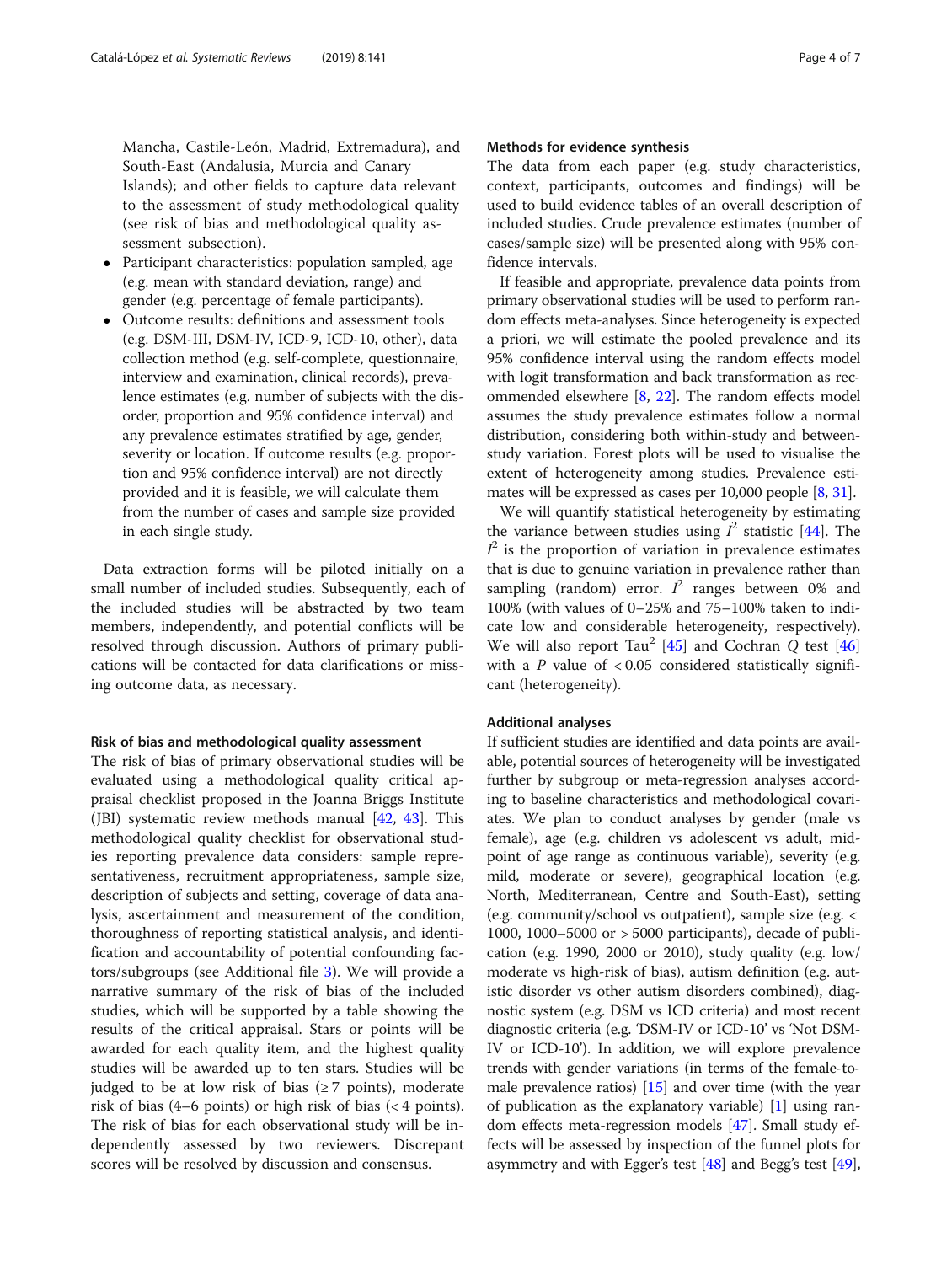<span id="page-4-0"></span>with the results considered to indicate potential small study effects when  $P$  values  $< 0.10$ .

# Software considerations

All analyses will be conducted in Stata version 15 (Stata-Corp LP, College Station, Texas, USA) [[50](#page-6-0), [51](#page-6-0)].

# Ethics, dissemination and research integrity

No ethical approval is required for the performance of this study. The proposed systematic review and meta-analysis will be reported in accordance with the reporting guidance provided in the Preferred Reporting Items for Systematic Reviews and Meta-analyses (PRISMA) statement [[41](#page-6-0)] and the Meta-analysis Of Observational Studies in Epidemiology (MOOSE) reporting guideline [\[52](#page-6-0)]. Any amendments made to this protocol when conducting the study will be outlined and reported in the final manuscript. Results will be disseminated through conference presentations and publication in a peer-reviewed journal. All data underlying the findings reported in the final manuscript will be deposited in a cross-disciplinary public repository—for example, the Open Science Framework [\(https://](https://osf.io/) [osf.io/](https://osf.io/)) or Zenodo ([https://zenodo.org/\)](https://zenodo.org/).

# Patient and public involvement

One of the study protocol co-authors (AT) is the parent of a child with ASD and a member of a patient group (APRENEM Association for the Inclusion of People with ASD, Barcelona, Spain). We will evaluate whether the epidemiological studies included in the systematic review had any patient and/or public involvement [[53,](#page-6-0) [54](#page-6-0)].

# **Discussion**

The systematic review and meta-analysis of observational data presented in this protocol will identify, collect, evaluate and integrate the epidemiological knowledge underlying the prevalence of ASD in Spain. We are not aware of another systematic review and meta-analysis addressing this specific issue. In our opinion, this systematic review will help to establish the extent of the epidemiological evidence on ASD at a country level, in a reproducible and rigorous way.

The results of this study will be of interest to multiple audiences (including patients, their families, caregivers, healthcare professionals, researchers, scientists and decision makers). For example, the National Plan for Autism was issued in 2015 to develop specific measures to improve quality of life, promote awareness and identify and respond to the needs of those living with ASD [\[55\]](#page-6-0). The National Plan considered several strategic lines in terms of diagnosis, integrated care, health care, education, employment and research, among others. However, routine population estimates of ASD prevalence (based on the most updated systematic literature reviews) are not reported

[[55](#page-6-0), [56](#page-6-0)]. Outputs of this analysis could be relevant to current policy questions.

There are several strengths and limitations of our planned systematic review methods. We will comprehensively evaluate epidemiological data (both published and unpublished) characterising the prevalence and comorbidity of ASD, exploring the extent of heterogeneity and potential biases in observational studies. We anticipate that we will identify knowledge gaps to be filled by new epidemiological research considering that the prevalence of neurodevelopmental disorders has been poorly covered in the literature [[7](#page-5-0), [57](#page-6-0)]. On this regard, implications for future epidemiological research will be discussed in the final manuscript. A key challenge is that based on knowledge from previous reviews on child mental health  $[7, 8, 25, 31, 57-59]$  $[7, 8, 25, 31, 57-59]$  $[7, 8, 25, 31, 57-59]$  $[7, 8, 25, 31, 57-59]$  $[7, 8, 25, 31, 57-59]$  $[7, 8, 25, 31, 57-59]$  $[7, 8, 25, 31, 57-59]$  $[7, 8, 25, 31, 57-59]$  $[7, 8, 25, 31, 57-59]$  $[7, 8, 25, 31, 57-59]$  $[7, 8, 25, 31, 57-59]$ , we anticipate identifying studies using different study designs, populations, contexts and with a variable quality of reporting methods and results.

Finally, the availability of country-specific prevalence estimates of ASD over time will provide opportunities to undertake systematic assessments of the burden of disease and to promote evidence-based policy action [[6,](#page-5-0) [60](#page-6-0)–[62](#page-6-0)].

# Additional files

[Additional file 1:](https://doi.org/10.1186/s13643-019-1061-1) PRISMA-P Checklist. (DOCX 32 kb)

[Additional file 2:](https://doi.org/10.1186/s13643-019-1061-1) Key terms for PubMed/MEDLINE search. (DOCX 28 kb) [Additional file 3:](https://doi.org/10.1186/s13643-019-1061-1) Methodological Quality Checklist for Prevalence data.

(DOCX 28 kb)

# Abbreviations

ASD: Autism spectrum disorder; DSM: Diagnostic and Statistical Manual of Mental Disorders; ICD: International Classification of Diseases; MOOSE: Metaanalysis Of Observational Studies in Epidemiology; PRISMA: Preferred Reporting Items for Systematic Reviews and Meta-Analyses; PRISMA-P: Preferred Reporting Items for Systematic Reviews and Meta-Analyses extension for Protocols

# Acknowledgements

Not applicable.

### Ethical approval and consent to participate Not applicable.

# Availability data and materials

Not applicable.

### Authors' contributions

The study protocol was conceived by FC-L, with critical input from MR, IH, AN-B, RG-M, AA-A, AT, RA-B, MAC and RT-S. FC-L registered the protocol with the PROSPERO database and wrote the first draft of the protocol. MR, MAC and RT-S provided input into the design and edited the draft protocol. All authors commented on the paper for important intellectual content. FC-L accepts full responsibility for the finished paper and controlled the decision to publish. FC-L is the guarantor. All authors read and approved the final paper.

#### Authors' information

FC-L is a PhD (Public Health) and MPH. MR is a PhD (Medicine) and MSc (Economics). IH is a PhD (Public Health) and BSc Hons (Psychology). AN-B is PsyD (Clinical Psychology) and MSc (Neurosciences). RG-M is a MSc (Demography). AA-A is a PhD (Information and Documentation) and MA. AT is a PhD (Public Health) and MSc (Statistics). RA-B is a MD and PhD (Medical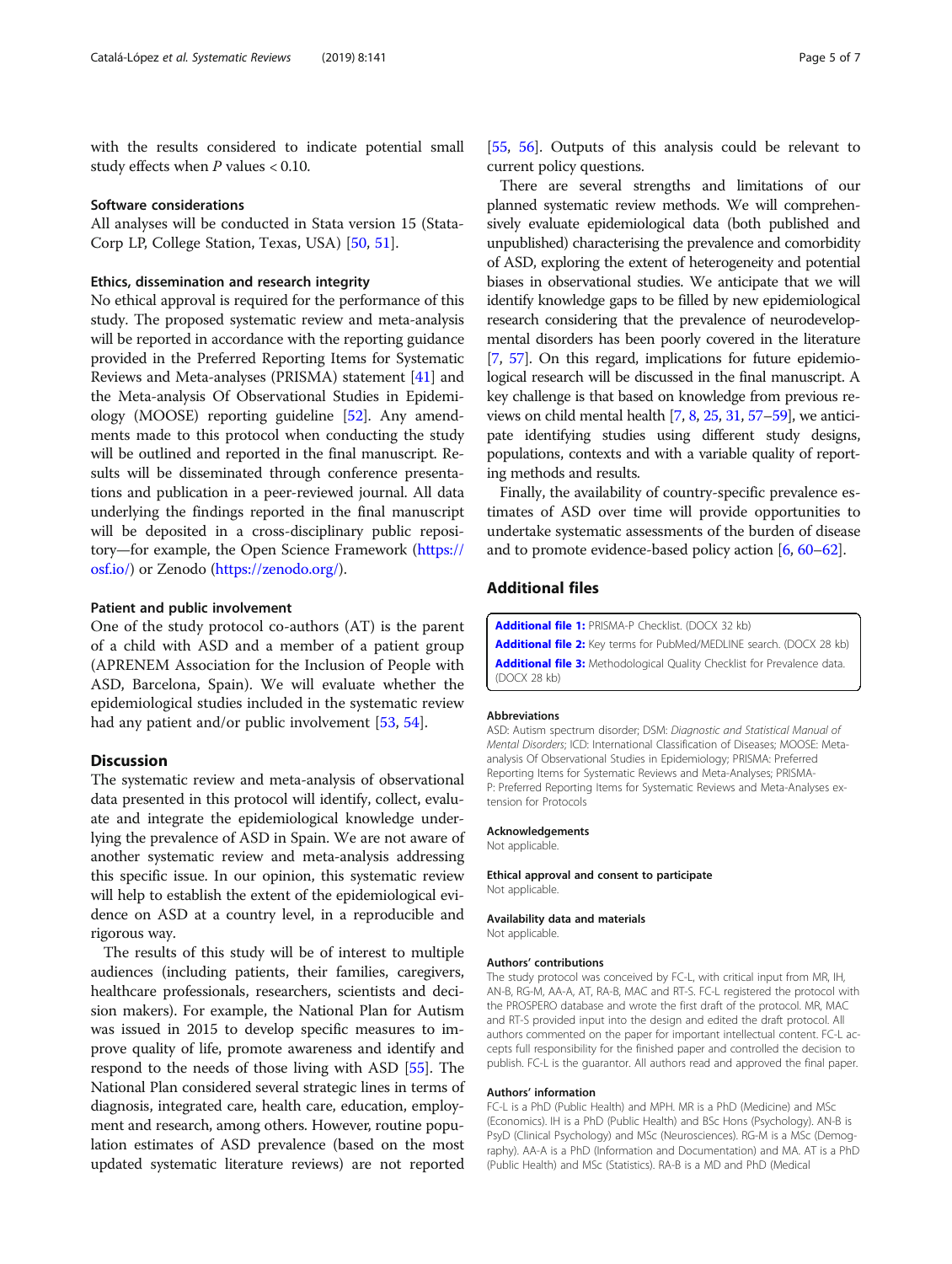<span id="page-5-0"></span>Documentation). MAC is a MD (Child Psychiatry) and PhD (Medical Documentation). RT-S is a MD (Psychiatry) and PhD.

# Funding

FC-L and RT-S are funded by the CIBERSAM/Institute of Health Carlos III. MR and IH are partially funded by the Spanish Health Services Research on Chronic Patients Network (REDISSEC)/Institute of Health Carlos III. The funders were not involved in the design of the protocol or decision to submit the protocol for publication, nor will they be involved in any aspect of the conduct of the study.

# Consent for publication

Not applicable.

# Competing interests

The authors declare that they have no competing interests.

# Author details

<sup>1</sup>Department of Health Planning and Economics, National School of Public Health, Institute of Health Carlos III, Madrid, Spain. <sup>2</sup>Department of Medicine, University of Valencia/INCLIVA Health Research Institute and CIBERSAM, Valencia, Spain. <sup>3</sup>Instituto Aragonés de Ciencias de la Salud (IACS), Red de Investigación en Servicios de Salud en Enfermedades Crónicas (REDISSEC), Zaragoza, Spain. <sup>4</sup>Fundación para el Fomento de la Investigación Sanitaria y Biomédica de la Comunitat Valenciana (FISABIO-Salud Pública), Red de Investigación en Servicios de Salud en Enfermedades Crónicas (REDISSEC), Valencia, Spain. <sup>5</sup>Independent Clinical Psychologist and Researcher, Madrid, Spain. <sup>6</sup>Directorate General for Public Health, Madrid Regional Health Council, Madrid, Spain. <sup>7</sup>Department of History of Science and Documentation, University of Valencia, Valencia, Spain. <sup>8</sup>Information and Social and Health Research Unit (UISYS), University of Valencia and Spanish National Research Council (CSIC), Valencia, Spain. <sup>9</sup>Spanish National Research Council (CSIC), Barcelona, Spain. <sup>10</sup>Institute for Innovation and Knowledge Management (INGENIO)/Spanish National Research Council (CSIC) and Polytechnic University of Valencia (UPV), Valencia, Spain. <sup>11</sup>Faculty of Medicine, University of Valencia, Valencia, Spain.

# Received: 11 March 2018 Accepted: 4 June 2019 Published online: 14 June 2019

# References

- 1. Lai MC, Lombardo MV, Baron-Cohen S. Autism. Lancet. 2014;383(9920):896– 910. [https://doi.org/10.1016/S0140-6736\(13\)61539-1](https://doi.org/10.1016/S0140-6736(13)61539-1).
- 2. Thapar A, Cooper M, Rutter M. Neurodevelopmental disorders. Lancet Psychiatry. 2017;4(4):339–46. [https://doi.org/10.1016/S2215-0366\(16\)30376-5.](https://doi.org/10.1016/S2215-0366(16)30376-5)
- 3. Blenner S, Reddy A, Augustyn M. Diagnosis and management of autism in childhood. BMJ. 2011;343:d6238. [https://doi.org/10.1136/bmj.d6238.](https://doi.org/10.1136/bmj.d6238)
- 4. Pilling S, Baron-Cohen S, Megnin-Viggars O, Lee R, Taylor C, Guideline Development Group. Recognition, referral, diagnosis, and management of adults with autism: summary of NICE guidance. BMJ. 2012;344:e4082. <https://doi.org/10.1136/bmj.e4082>.
- 5. Buescher AV, Cidav Z, Knapp M, Mandell DS. Costs of autism spectrum disorders in the United Kingdom and the United States. JAMA Pediatr. 2014; 168(8):721–8. <https://doi.org/10.1001/jamapediatrics.2014.210>.
- 6. GBD 2016 Disease and Injury Incidence and Prevalence Collaborators. Global, regional, and national incidence, prevalence, and years lived with disability for 328 diseases and injuries for 195 countries, 1990–2016: a systematic analysis for the Global Burden of Disease Study 2016. Lancet. 2017;390(10100):1211–59. [https://doi.org/10.1016/S0140-6736\(17\)32154-2](https://doi.org/10.1016/S0140-6736(17)32154-2).
- Baxter AJ, Brugha TS, Erskine HE, Scheurer RW, Vos T, Scott JG. The epidemiology and global burden of autism spectrum disorders. Psychol Med. 2015;45(3):601–13. <https://doi.org/10.1017/S003329171400172X>.
- 8. Williams JG, Higgins JP, Brayne CE. Systematic review of prevalence studies of autism spectrum disorders. Arch Dis Child. 2006;91(1):8–15. [https://doi.](https://doi.org/10.1136/adc.2004.062083) [org/10.1136/adc.2004.062083.](https://doi.org/10.1136/adc.2004.062083)
- Yeargin-Allsopp M, Rice C, Karapurkar T, Doernberg N, Boyle C, Murphy C. Prevalence of autism in a US metropolitan area. JAMA. 2003;289(1):49–55.
- 10. Baird G, Simonoff E, Pickles A, Chandler S, Loucas T, Meldrum D, et al. Prevalence of disorders of the autism spectrum in a population cohort of children in South Thames: the Special Needs and Autism Project (SNAP). Lancet. 2006;368(9531):210–5. [https://doi.org/10.1016/S0140-6736\(06\)69041-7.](https://doi.org/10.1016/S0140-6736(06)69041-7)
- 11. Idring S, Rai D, Dal H, Dalman C, Sturm H, Zander E, et al. Autism spectrum disorders in the Stockholm Youth Cohort: design, prevalence and validity. PLoS One. 2012;7(7):e41280. <https://doi.org/10.1371/journal.pone.0041280>.
- 12. Kim YS, Leventhal BL, Koh YJ, Fombonne E, Laska E, Lim EC, et al. Prevalence of autism spectrum disorders in a total population sample. Am J Psychiatry. 2011;168(9):904–12. [https://doi.org/10.1176/appi.ajp.2011.](https://doi.org/10.1176/appi.ajp.2011.10101532) [10101532](https://doi.org/10.1176/appi.ajp.2011.10101532).
- 13. Brugha TS, McManus S, Bankart J, Scott F, Purdon S, Smith J, et al. Epidemiology of autism spectrum disorders in adults in the community in England. Arch Gen Psychiatry. 2011;68(5):459–65. [https://doi.org/10.1001/](https://doi.org/10.1001/archgenpsychiatry.2011.38) [archgenpsychiatry.2011.38](https://doi.org/10.1001/archgenpsychiatry.2011.38).
- 14. Lai MC, Baron-Cohen S. Identifying the lost generation of adults with autism spectrum conditions. Lancet Psychiatry. 2015;2(11):1013–27. [https://doi.org/](https://doi.org/10.1016/S2215-0366(15)00277-1) [10.1016/S2215-0366\(15\)00277-1.](https://doi.org/10.1016/S2215-0366(15)00277-1)
- 15. Loomes R, Hull L, Mandy WPL. What is the male-to-female ratio in autism spectrum disorder? A systematic review and meta-analysis. J Am Acad Child Adolesc Psychiatry. 2017;56(6):466–74. <https://doi.org/10.1016/j.jaac.2017.03.013>.
- 16. Mazzone L, Ruta L, Reale L. Psychiatric comorbidities in asperger syndrome and high functioning autism: diagnostic challenges. Ann Gen Psychiatry. 2012;11(1):16. [https://doi.org/10.1186/1744-859X-11-16.](https://doi.org/10.1186/1744-859X-11-16)
- 17. Simonoff E, Pickles A, Charman T, Chandler S, Loucas T, Baird G. Psychiatric disorders in children with autism spectrum disorders: prevalence, comorbidity, and associated factors in a population-derived sample. J Am Acad Child Adolesc Psychiatry. 2008;47(8):921–9. [https://doi.org/10.1097/CHI.](https://doi.org/10.1097/CHI.0b013e318179964f) [0b013e318179964f](https://doi.org/10.1097/CHI.0b013e318179964f).
- 18. Matson JL, Nebel-Schwalm MS. Comorbid psychopathology with autism spectrum disorder in children: an overview. Res Dev Disabil. 2007;28(4):341– 52. <https://doi.org/10.1016/j.ridd.2005.12.004>.
- 19. Gillberg C, Billstedt E. Autism and Asperger syndrome: coexistence with other clinical disorders. Acta Psychiatr Scand. 2000;102(5):321–30. [https://doi.](https://doi.org/10.1034/j.1600-0447.2000.102005321.x) [org/10.1034/j.1600-0447.2000.102005321.x](https://doi.org/10.1034/j.1600-0447.2000.102005321.x).
- 20. Schendel DE, Overgaard M, Christensen J, Hjort L, Jørgensen M, Vestergaard M, et al. Association of psychiatric and neurologic comorbidity with mortality among persons with autism spectrum disorder in a Danish population. JAMA Pediatr. 2016;170(3):243–50. [https://doi.org/10.1001/](https://doi.org/10.1001/jamapediatrics.2015.3935) [jamapediatrics.2015.3935](https://doi.org/10.1001/jamapediatrics.2015.3935).
- 21. Lauritsen MB, Mors O, Mortensen PB, Ewald H. Medical disorders among inpatients with autism in Denmark according to ICD-8: a nationwide register-based study. J Autism Dev Disord. 2002;32(2):115–9.
- 22. Barendregt JJ, Doi SA, Lee YY, Norman RE, Vos T. Meta-analysis of prevalence. J Epidemiol Community Health. 2013;67(11):974–8. [https://doi.](https://doi.org/10.1136/jech-2013-203104) [org/10.1136/jech-2013-203104](https://doi.org/10.1136/jech-2013-203104).
- 23. Flaxman AD, Vos T, CJL M, editors. An integrative metaregression framework for descriptive epidemiology. Seattle: University of Washington Press; 2015.
- 24. Page MJ, Shamseer L, Altman DG, Tetzlaff J, Sampson M, Tricco AC, et al. Epidemiology and reporting characteristics of systematic reviews of biomedical research: a cross-sectional study. PLoS Med. 2016;13(5):e1002028. [https://doi.org/10.1371/journal.pmed.1002028.](https://doi.org/10.1371/journal.pmed.1002028)
- 25. Elsabbagh M, Divan G, Koh YJ, Kim YS, Kauchali S, Marcín C, et al. Global prevalence of autism and other pervasive developmental disorders. Autism Res. 2012;5(3):160–79. [https://doi.org/10.1002/aur.239.](https://doi.org/10.1002/aur.239)
- 26. Salhia HO, Al-Nasser LA, Taher LS, Al-Khathaami AM, El-Metwally AA. Systemic review of the epidemiology of autism in Arab Gulf countries. Neurosciences (Riyadh). 2014;19(4):291–6.
- 27. Hossain MD, Ahmed HU, Jalal Uddin MM, Chowdhury WA, Iqbal MS, Kabir RI, Chowdhury IA, Aftab A, Datta PG, Rabbani G, Hossain SW, Sarker M. Autism spectrum disorders (ASD) in South Asia: a systematic review. BMC Psychiatry. 2017;17(1):281. [https://doi.org/10.1186/s12888-017-1440-x.](https://doi.org/10.1186/s12888-017-1440-x)
- 28. Kawa R, Saemundsen E, Lóa Jónsdóttir S, Hellendoorn A, Lemcke S, Canal-Bedia R, García-Primo P, Moilanen I. European studies on prevalence and risk of autism spectrum disorders according to immigrant status-a review. Eur J Public Health. 2017;27(1):101–10. [https://doi.org/10.1093/eurpub/ckw206.](https://doi.org/10.1093/eurpub/ckw206)
- 29. Chauhan A, Sahu JK, Jaiswal N, Kumar K, Agarwal A, Kaur J, Singh S, Singh M. Prevalence of autism spectrum disorder in Indian children: a systematic review and meta-analysis. Neurol India. 2019;67(1):100–4. [https://doi.org/10.](https://doi.org/10.4103/0028-3886.253970) [4103/0028-3886.253970](https://doi.org/10.4103/0028-3886.253970) PubMed PMID: [30860104.](https://www.ncbi.nlm.nih.gov/pubmed/30860104)
- 30. Wang F, Lu L, Wang SB, Zhang L, Ng CH, Ungvari GS, Cao XL, Lu JP, Hou CL, Jia FJ, Xiang YT. The prevalence of autism spectrum disorders in China: a comprehensive meta-analysis. Int J Biol Sci. 2018;14(7):717–25. [https://doi.](https://doi.org/10.7150/ijbs.24063) [org/10.7150/ijbs.24063.](https://doi.org/10.7150/ijbs.24063)